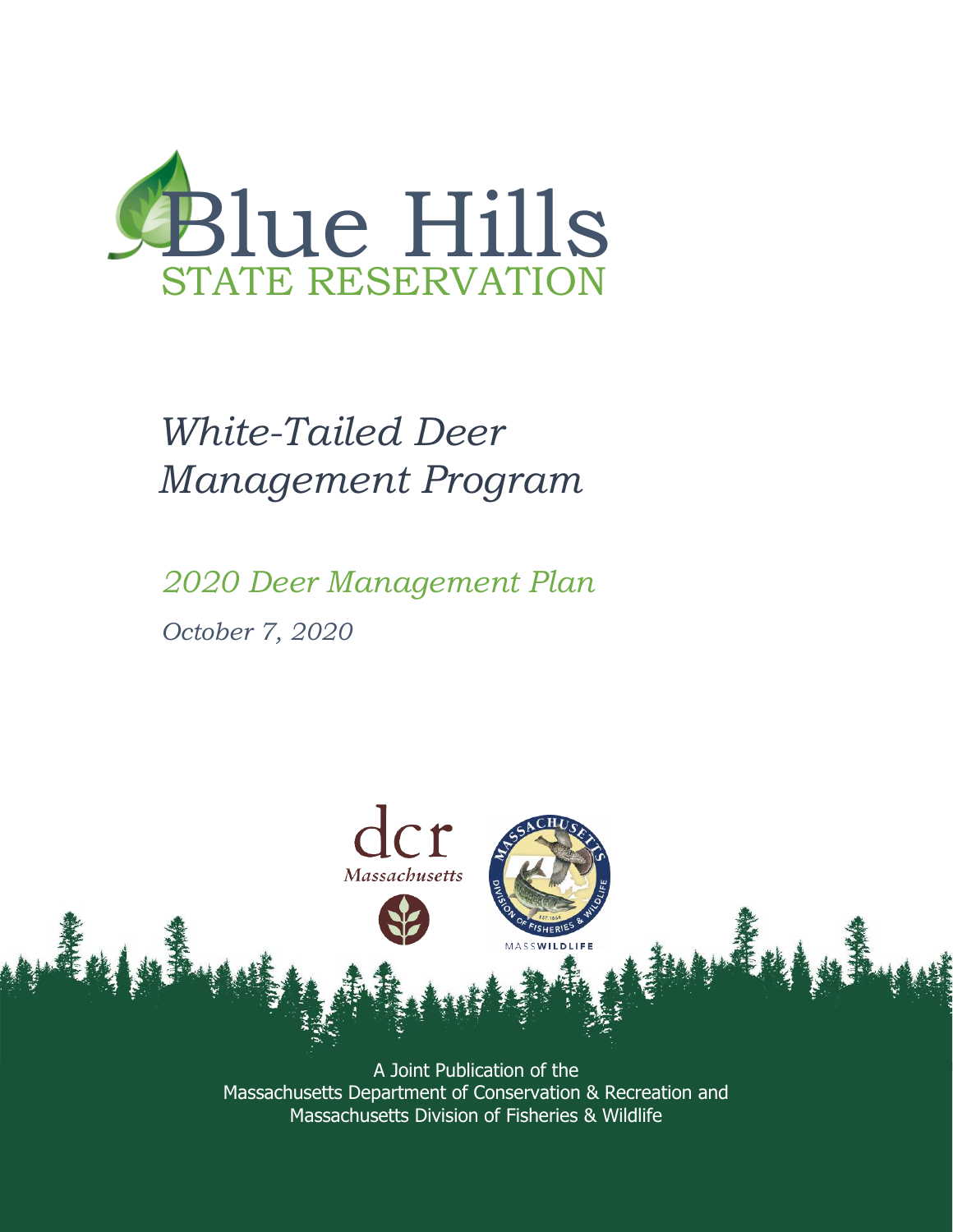

#### **Commonwealth of Massachusetts**

Charles D. Baker *Governor*

Karyn E. Polito *Lt. Governor*

#### **Executive Office of Energy & Environmental Affairs**

Kathleen A. Theoharides *Secretary*



#### **Department of Conservation & Recreation**



Jim Montgomery *Commissioner*

**Department of Fish & Game**



Ronald Amidon *Commissioner*

**Massachusetts Division of Fisheries & Wildlife**

Mark Tisa *Director*

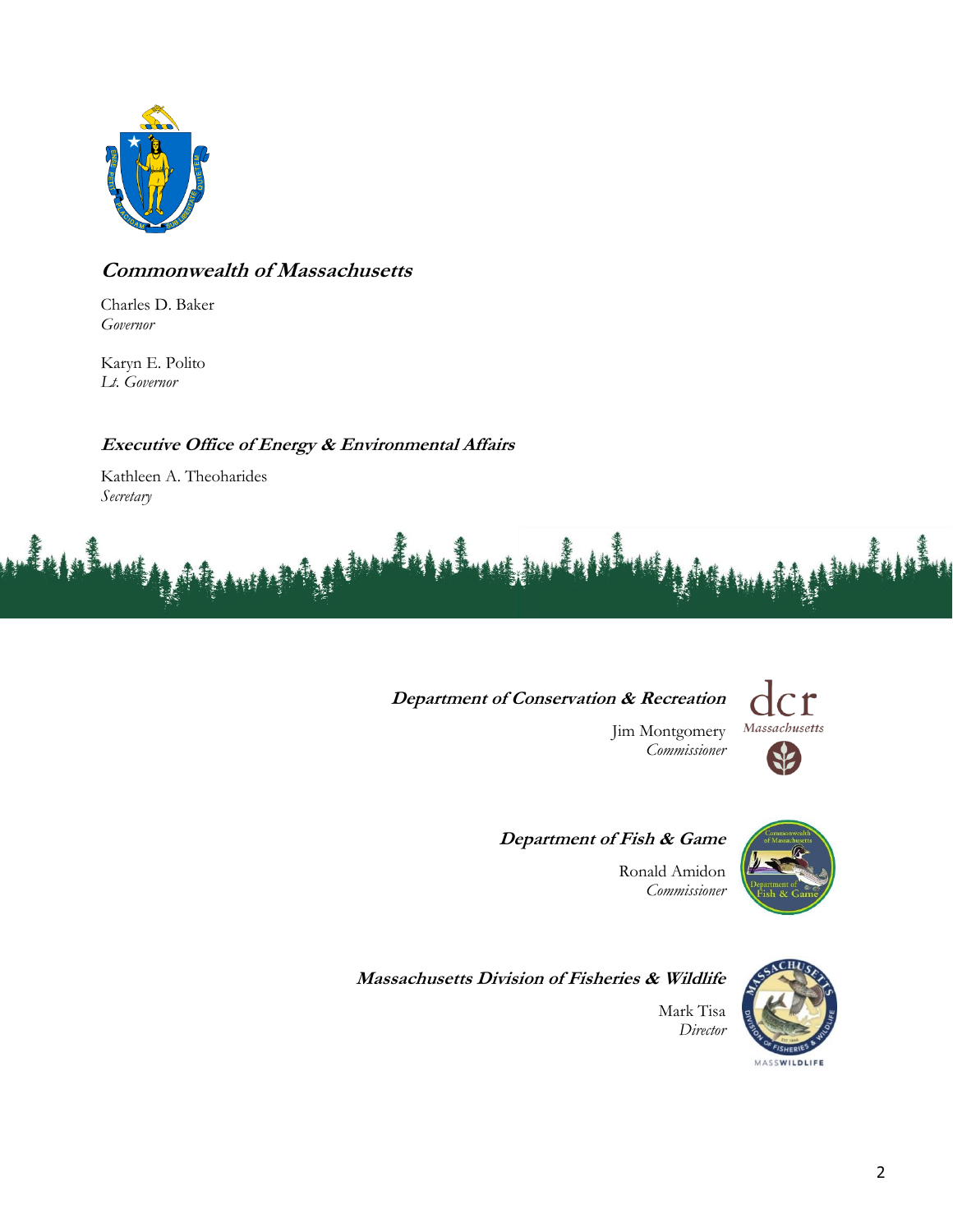# **Alternative Contents**

| 1.0 | <b>The DCR Blue Hills Reservation</b>                                   | 4 |
|-----|-------------------------------------------------------------------------|---|
| 2.0 | <b>Context for Deer Management in the Blue Hills</b>                    | 4 |
| 3.0 | <b>Rationale &amp; Objectives for Deer Management in the Blue Hills</b> | 5 |
| 4.0 | <b>Context &amp; Need for Continued Deer Management</b>                 | 5 |
| 5.0 | <b>Permitted Archery Hunting During November</b>                        | 7 |
| 6.0 | <b>COVID-19 Considerations</b>                                          | 9 |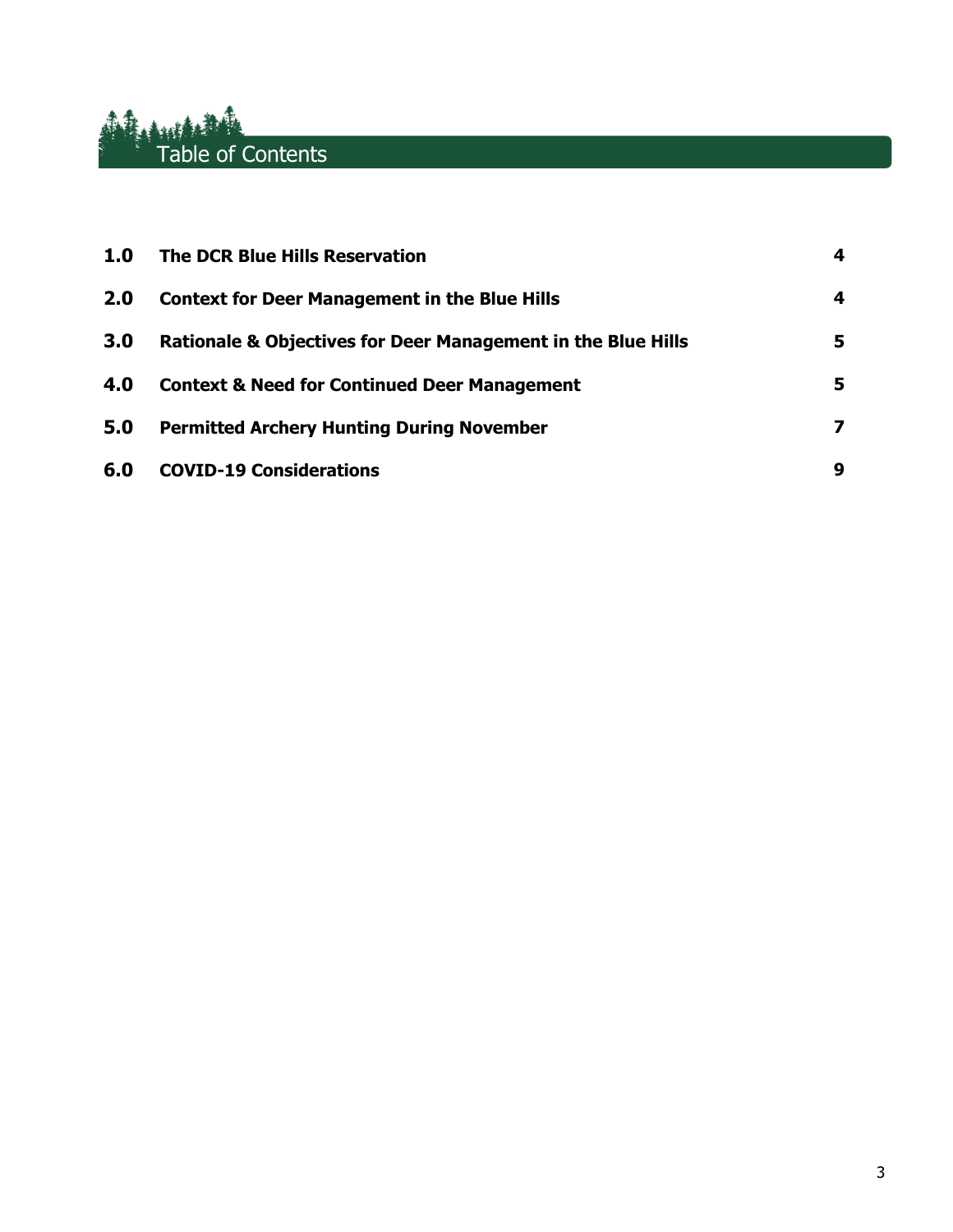### The Blue Hills Reservation

The Massachusetts Department of Conservation and Recreation (DCR) manages and stewards the Blue Hills Reservation. The Reservation encompasses an area of over 7,000 acres and is situated less than ten miles south of downtown Boston in the communities of Braintree, Canton, Dedham, Milton, Quincy, and Randolph. A small portion of Fowl Meadow (north and west of the Neponset River) is located within the Hyde Park neighborhood of the City of Boston. The protection of this area as public open space began over 120 years ago with its establishment in 1893 by the Metropolitan Park Commission. As a public parkland and forested area, the Reservation contains a wide variety of natural resources, vegetation, wildlife, and cultural and archaeological resources, and its topography includes prominent hills (Great Blue Hill and Chickatawbut Hill), as well as open fields and several ponds and streams.



## 2.0 Context for Deer Management in the Blue Hills

The Massachusetts Department of Conservation and Recreation (DCR) and the Massachusetts Division of Fisheries and Wildlife (MassWildlife) have legislative mandates and missions to protect and manage a myriad of natural resources including forests, wildlife, and the habitats upon which a diversity of wildlife depends. From the canopy to the understory, healthy forest ecosystems are made up of trees and plants of multiple species and age classes and the diversity of vegetation provides suitable and sustainable habitat for a rich and varied wildlife community. From the perspective of long-term forest management, tree regeneration is critical to the long-term survival of forests and their ability to recover from natural disturbances. Forests that contain high deer population densities are vulnerable to deer over-browsing young trees, which can prevent forest regeneration. In addition, extremely high deer densities can promote the spread of some invasive species and significantly reduce biodiversity.

DCR's management of the Blue Hills Reservation is guided by the existence of a comprehensive Resource Management Plan (RMP) that was approved by the DCR Stewardship Council in April 2011 following a robust planning and development process involving input from local residents, stakeholders, and the Friends of the Blue Hills.<sup>1</sup> The Blue Hills RMP noted a growing concern over the size of the deer population within the Reservation and the impact of over-browse on rare plants and other vegetation throughout the Reservation. DCR has become increasingly concerned with the long-term health of the Reservation's forest and the ecological impacts of sustained high deer densities on this natural resource. The RMP explicitly recommended that the agency work with MassWildlife to estimate the size of the deer population, determine its impacts on the Reservation's natural resources, and discuss deer management options.<sup>2</sup>

<sup>1</sup> The Friends of the Blue Hills is a non-profit organization that works both independently and in cooperation with the DCR to preserve the natural resources of and enhance recreational opportunities in the Blue Hills Reservation. For more information visit[: http://friendsofthebluehills.org/.](http://friendsofthebluehills.org/)

<sup>2</sup> To view a copy of the approved 2011 Blue Hills Resource Management Plan and appendices please use the following links: <https://www.mass.gov/files/documents/2016/08/mz/sections1-4.pdf> <http://www.mass.gov/files/documents/2016/08/xd/appendices.pdf>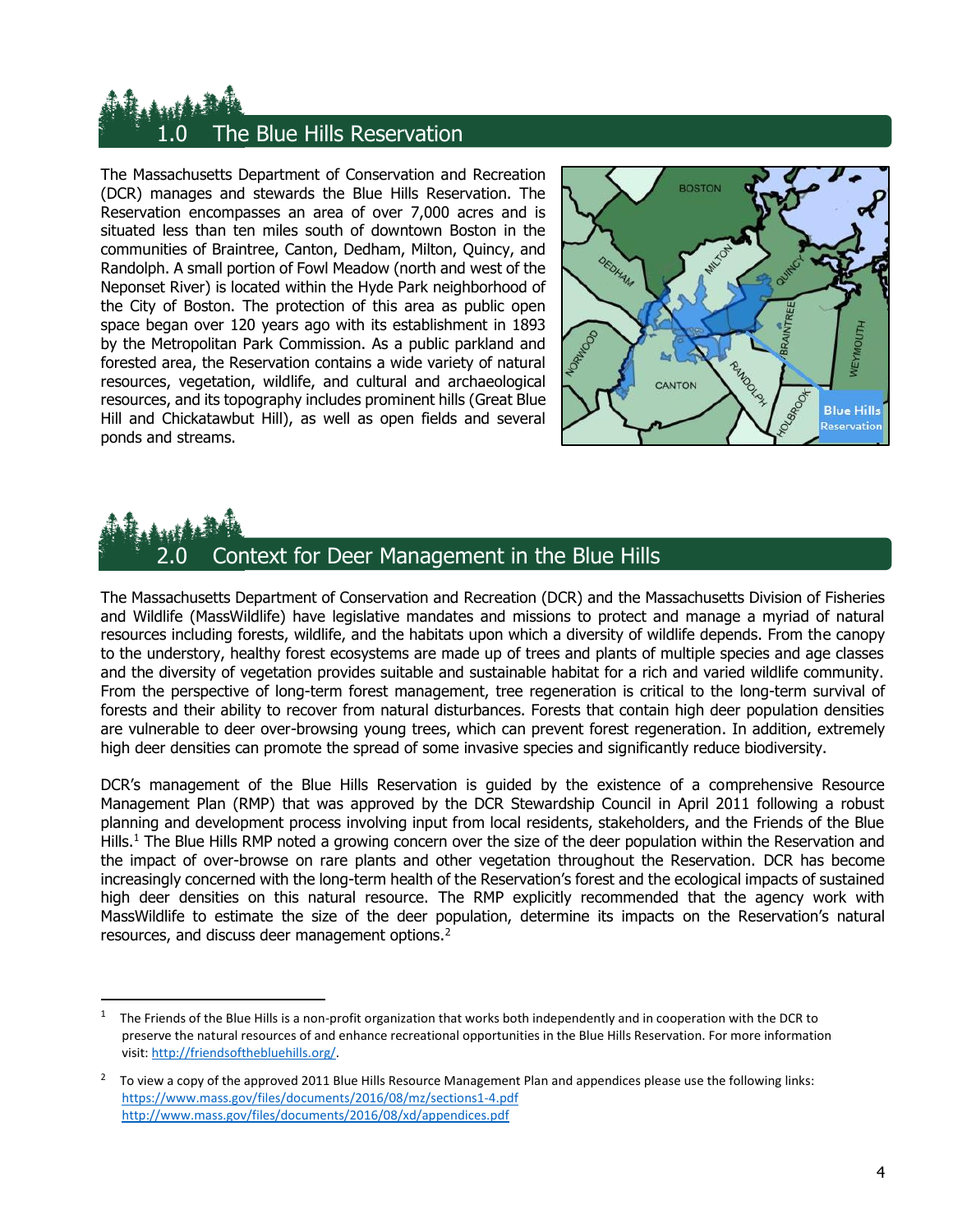#### **2.1 – Legislative Mandate**

In addition to following the recommendations within the Blue Hills RMP, DCR and MassWildlife were issued a legislative mandate in the 2014 Environmental Bond Bill [\(Chapter 286 of the Acts of 2014\)](https://malegislature.gov/Laws/SessionLaws/Acts/2014/Chapter286), which was signed into law by former Governor Deval Patrick in August 2014. Specifically, Section 43 of the bond bill directs DCR (in consultation with MassWildlife) to "identify areas in which deer overpopulation is negatively impacting forestation, water resources, or plant growth on department-owned land" and "to develop and implement a harvest management plan for the identified areas."

#### **2.2 – Initiation of Deer Management in the Blue Hills**

In light of each agency's mission, the recommendations outlined in the Blue Hills RMP, the results of the deer abundance survey, and the legislative mandate detailed in the 2014 Environmental Bond Bill, DCR and MassWildlife began developing a deer management plan for the Blue Hills Reservation in late 2014. Recognizing that deer management activities can take several forms, both agencies worked together to analyze, assess, and consider the relative impacts and efficacy of several alternative management approaches for a location like the Blue Hills. This planning process and several public information sessions held in the fall of 2015 resulted in the release of a final [2015 Blue Hills Deer Management Plan](https://www.mass.gov/doc/2015-blue-hills-deer-management-plan/download) that recommended the phased implementation of annual controlled deer hunting similar to the very successful annual hunt managed by DCR's Division of Water Supply Protection at the Quabbin Reservation.

### Rationale & Objectives for Deer Management in the Blue Hills

The primary objective and rationale for developing and implementing a deer management program is to maintain an ecologically sustainable deer density that allows for the continuous growth and development of forest regeneration. In particular, DCR is trying to reduce the negative impacts that high deer densities have on the regenerating forest to ensure a healthy forest composed of an adequate diversity of tree species and age classes. DCR's program for white-tailed deer management is not intended to provide a new recreational opportunity in the Blue Hills. Rather, the program provides a concrete, practical, and workable solution intended to deal with a critical environmental problem.

The decision to manage the overpopulation of deer in the Blue Hills Reservation is not related to the role of deer in the transmission of Lyme disease or other tick-borne illnesses. DCR recognizes the myriad of research demonstrating conflicting results with regard to the correlation between deer densities, tick abundance, and Lyme disease contraction rates among humans. Furthermore, attempting to solve Lyme disease (and other tick-borne illnesses) or reduce contraction rates among humans is not a goal of DCR's deer management plan for the Blue Hills. Rather, as stewards of the Blue Hills Reservation, it is DCR's objective to reduce (and in the long-term reverse) the negative impacts of high deer densities on the Reservation's vegetation, promote the restoration of healthy habitat for other wildlife, and bring deer densities to a level more aligned with what the forest can sustain.

## Context & Need for Continued Deer Management

#### **4.1 – Continued Deer Abundance**

Due to COVID-19, the pellet survey that has been used in previous years to estimate deer densities in the Blue Hills Reservation was not completed in 2020. The table on the following page lists the various survey sites and provides density estimates for the most recent pellet survey conducted in 2019. For comparative purposes, density estimates from the 2018 and 2017 pellet surveys are also provided. For additional information regarding previous year pellet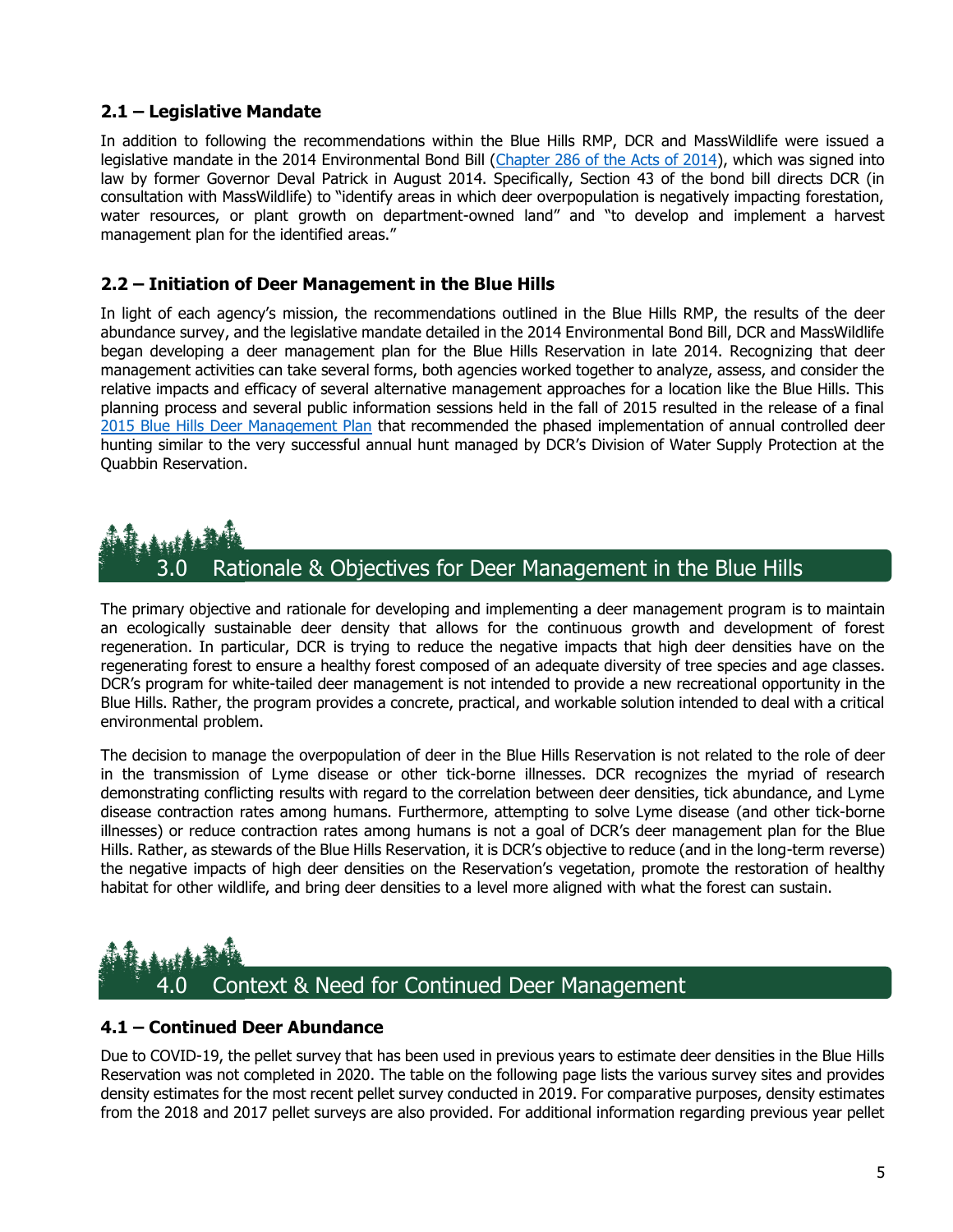surveys, readers are encouraged to read Section 7 of the 2016 Program Overview & Results / 2017 Results of Deer [Abundance Surveying](https://www.mass.gov/files/documents/2017/09/25/2016-deer%20program-overview-and-2017-population-surveys-report.pdf) report and Section 4 of the [2018 Blue Hills Deer Management Plan.](https://www.mass.gov/files/documents/2018/08/30/2018%20Blue%20Hills%20Deer%20Management%20Plan.pdf)

| <b>Study Site</b>                  | <b>2019 Density Estimate</b><br>(# of deer/mi <sup>2</sup> ) | <b>2018 Density Estimate</b><br>$#$ of deer/mi <sup>2</sup> ) | <b>2017 Density Estimate</b><br>$#$ of deer/mi <sup>2</sup> ) |
|------------------------------------|--------------------------------------------------------------|---------------------------------------------------------------|---------------------------------------------------------------|
| Fowl Meadow/Little Blue            | 47.1 / $mi^2$                                                | Not Surveyed                                                  | 136.4 / $mi^2$                                                |
| Great Blue/Houghton's Pond         | 20.4 / mi <sup>2</sup>                                       | 22.5 / $mi^2$                                                 | 25.4 / mi <sup>2</sup>                                        |
| Wampatuck/Chickatawbut             | 17.8 / $mi^2$                                                | 29.6 / $mi^2$                                                 | 29.5 / $mi^2$                                                 |
| Ponkapoag/Brookwood Farm/Nike Site | 21.7 / mi <sup>2</sup>                                       | 11.2 / $mi^2$                                                 | 20.4 / mi <sup>2</sup>                                        |
| Blue Hills - Overall               | 26.4 / mi <sup>2</sup>                                       | <b>Not Calculated</b>                                         | 51.6 / $mi^2$                                                 |

The 2019 pellet survey provided an overall density estimate of 26.4 deer/mi<sup>2</sup> for the Blue Hills. In general, the results of this pellet survey show deer numbers that are lower than they were in 2017 and 2018. However, throughout most of the Reservation, deer densities continued to exceed MassWildlife's statewide goal of 6-18 deer/mi<sup>2</sup>, which is important for reducing impacts to the habitat and forest within and around the Blue Hills Reservation.

#### **4.2 – Long-Term Effort & Commitment**

In the [2015 Blue Hills Deer Management Plan,](https://www.mass.gov/doc/2015-blue-hills-deer-management-plan/download) DCR and MassWildlife noted that most deer management programs designed to address extremely high deer densities typically start with an aggressive reduction phase during the initial years. Once densities are reduced to a suitable level, a long-term management phase can be implemented utilizing more moderate hunting effort in order to maintain the accomplishments achieved during the reduction phase. This model was successfully implemented as part of the Quabbin Reservoir Watershed deer management program, which began in 1991 with nine (9) days of shotgun hunting. Within a few years, deer densities at the Quabbin were substantially reduced and the program moved from a reduction phase toward a maintenance phase. Today, the Quabbin hunt takes place using a rotation system over the course of only four (4) days in an effort to maintain current deer densities.

In the Blue Hills, however, hunting had not been allowed for over 100 years. As such, DCR decided in 2015 to implement a controlled hunt on a more limited scale with the goal of working toward expanding the controlled hunt program in order to achieve more aggressive reductions in future years. This phased approach was explicitly outlined in the [2015 Blue Hills Deer Management Plan](https://www.mass.gov/doc/2015-blue-hills-deer-management-plan/download) and in accordance with this plan, DCR has gradually expanded the size of the huntable areas over the course of four years from 2,980 acres in 2015 to 4,216 acres in 2019 (this includes areas opened to archery and shotgun hunting). In addition, while the 2015 hunt only allowed for use of shotguns, the limited use of archery was introduced in certain designated areas during the 2016 hunt and has been continued since then. 3

DCR and MassWildlife also made it clear within the [2015 Blue Hills Deer Management Plan](https://www.mass.gov/doc/2015-blue-hills-deer-management-plan/download) that successful deer management would require a long-term effort and commitment since any reductions achieved can be quickly erased through deer reproduction and migration in the absence of any management. The Quabbin Reservoir provides a prime example of how long-term commitment to deer management is essential. The program has been in operation for over 25 years and has worked effectively to maintain densities below 20 deer/mi<sup>2</sup>.

<sup>3</sup> Since initiating this deer management program, DCR and Mass Wildlife have released annual program reports highlighting results of each controlled hunt. To view a copy of each year's report, please use the following links: [2015 Program Overview &](https://www.mass.gov/files/documents/2016/08/xk/2015-program-report.pdf)  [Results,](https://www.mass.gov/files/documents/2016/08/xk/2015-program-report.pdf) [2016 Program Overview & Results,](https://www.mass.gov/files/documents/2017/09/zm/2016%2520Program%2520Overview%2520%2526%25202017%2520Population%2520Surveys%2520Report.pdf) [2017 Program Overview & Results](https://www.mass.gov/files/documents/2018/03/27/2017%20Blue%20Hills%20Deer%20Management%20Program%20Overview%20%26%20Results.pdf) , [2018 Program Overview & Results,](https://www.mass.gov/files/documents/2019/02/13/2018%20Blue%20Hills%20Deer%20Management%20Program%20Overview%20%26%20Results.pdf) an[d 2019](https://www.mass.gov/files/documents/2019/09/23/2019%20Blue%20Hills%20Deer%20Management%20Plan%20092319%20FINAL.pdf)  [Program Overview & Results.](https://www.mass.gov/files/documents/2019/09/23/2019%20Blue%20Hills%20Deer%20Management%20Plan%20092319%20FINAL.pdf)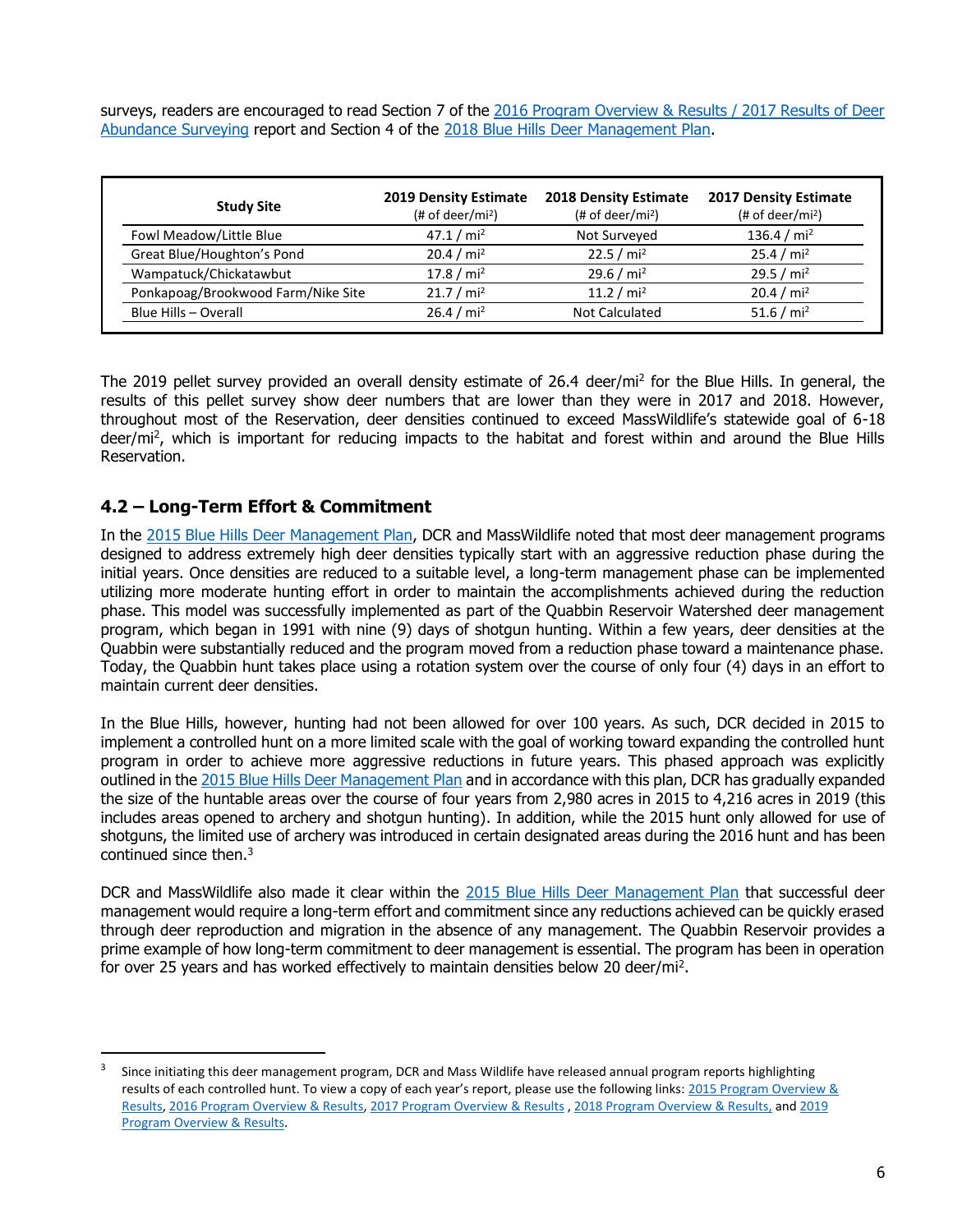#### **4.3 – Commitment to Continued Deer Management in 2020**

The use of licensed public hunters in managing deer populations is one of the most widely used management methods employed throughout the United States. In Massachusetts, it is the primary management tool supported by MassWildlife and has been shown to be successful in addressing situations involving deer overabundance and vegetation over-browse. The Quabbin Reservoir controlled deer hunt is the most notable example. In addition, DCR manages thousands of acres of forest and parkland across the Commonwealth where licensed hunters are allowed to hunt during the regulated seasons. Moreover, regulated hunting is an activity that DCR fully supports by providing public land for hunters to engage in this management activity.

In light of DCR's commitment to long-term deer management in the Blue Hills and in order to continue the successful efforts undertaken between 2015 and 2019, DCR will continue to implement controlled hunting in the Blue Hills in 2020. Based upon the experience of implementing and assessing the outcomes of five controlled hunts and the success of controlled hunting efforts in 2019, DCR and will implement a controlled hunting plan in 2020 that mirrors the permitted archery hunt conducted in 2019. All areas included in this year's hunts have already been opened to archery hunting in previous years.

### Permitted Archery Hunting During November

Over the last several years (and even prior to DCR's initiation of controlled deer hunting in the Blue Hills Reservation) a number of private property owners near or adjacent to the Blue Hills have voluntarily allowed archery hunters onto their land during the annual archery season to hunt deer. This informal program has been successful in harvesting a number of deer each year and highlights the importance of cooperation between landowners and deer hunters.

#### **5.1 – Timing and Length**

To supplement the efforts already taking place on nearby and adjacent private property and to enhance DCR's overall Deer Management Program for the Blue Hills Reservation, DCR will continue to permit limited archery hunting in certain designated areas of the Blue Hills on Mondays through Thursdays between **November 16th** and December 3<sup>rd</sup>. There will no hunting on Thursday, November 26, 2020 in observation of the Thanksgiving holiday. In accordance with state hunting regulations, hunters will be allowed to start hunting one-half hour before sunrise to one-half hour after sunset.

#### **5.2 – Management Areas and Hunter Distribution**

Archery hunting will be limited to the areas of the Reservation listed in the table and outlined on the map on the next page.

In order to organize and distribute hunters effectively, archery hunters will be separated into two groups and each group will be assigned to one of two archery zones. Each zone will include several management areas. Hunters assigned to Zone 1 may hunt in any of the management areas listed within that zone. Hunters assigned to Zone 2 may hunt in any of the management areas listed within that zone. Hunting zones and the management areas within each zone are outlined in the table on the following page: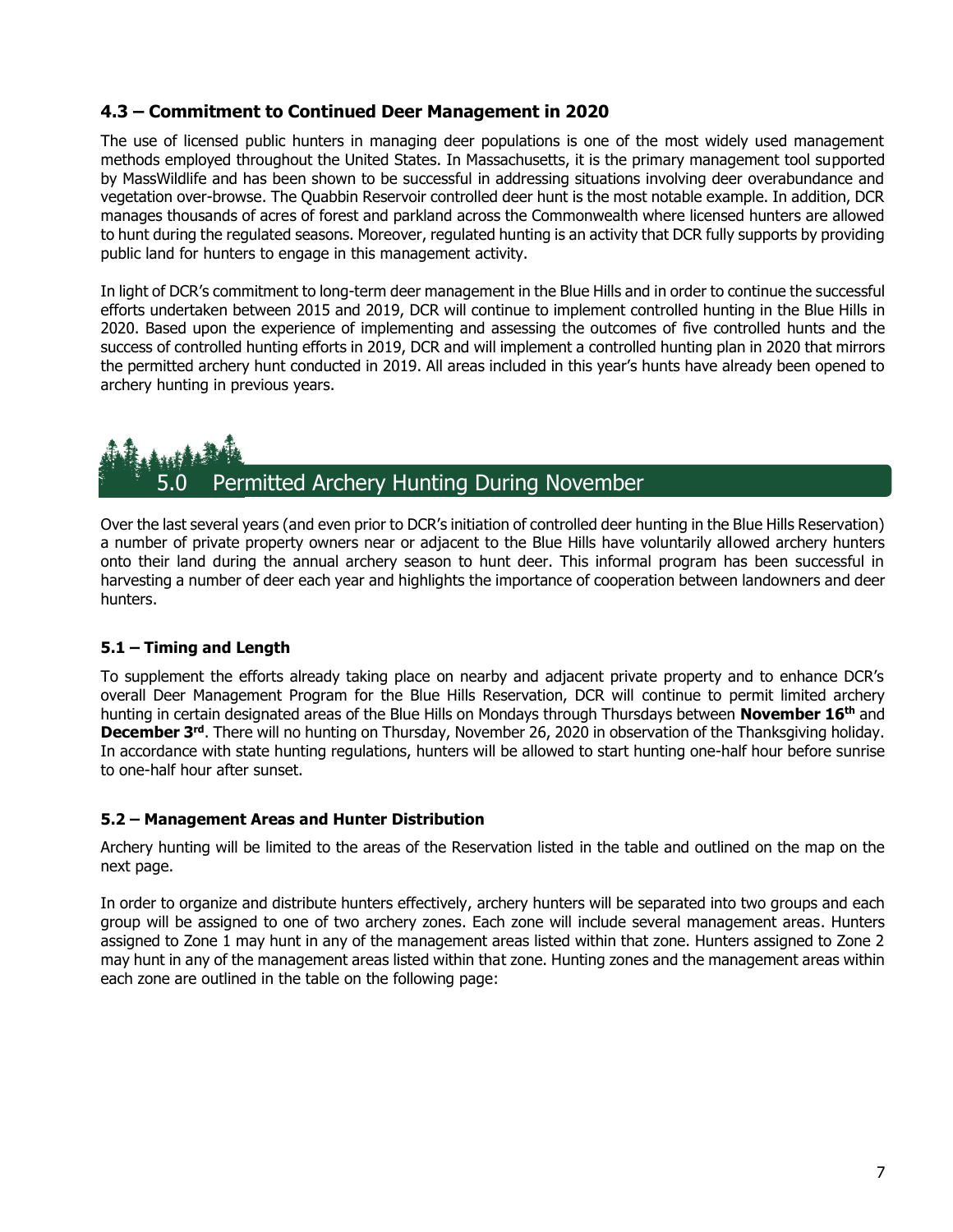| <b>Archery Zone</b> | <b>Management</b><br>Area | <b>Acres Open to Hunting</b><br>(Per Management Area) | <b>Acres Open to Hunting</b><br>(Per Zone) | Number of<br><b>Hunters</b> |
|---------------------|---------------------------|-------------------------------------------------------|--------------------------------------------|-----------------------------|
|                     | <b>Fowl Meadow</b>        | 387                                                   |                                            |                             |
|                     | Little Blue               | 70                                                    |                                            |                             |
|                     | <b>Brookwood Farm</b>     | 26                                                    |                                            |                             |
| ZONE <sub>1</sub>   | <b>Great Blue</b>         | 58                                                    | 929                                        | 100                         |
|                     | Houghton's Pond           | 43                                                    |                                            |                             |
|                     | Ponkapoag                 | 187                                                   |                                            |                             |
|                     | Nike Site                 | 158                                                   |                                            |                             |
|                     | Chickatawbut              | 1,004                                                 |                                            |                             |
| ZONE <sub>2</sub>   | Wampatuck                 | 612                                                   | 1,693                                      | 125                         |
|                     | <b>Braintree Site</b>     | 77                                                    |                                            |                             |
|                     | <b>TOTAL</b>              | 2,622                                                 | 2,622                                      | 225                         |

#### **5.3 – Hunter Selection and Access Permitting**

Licensed archery hunters must complete and submit an application to DCR to participate in this archery hunting opportunity. All applicants are required to have a valid 2020 Massachusetts hunting license.

From among the applicant pool, DCR will conduct a random lottery to select 225 archery hunters to receive access permits. These access permits will be valid on all days in which archery hunting will be allowed in designated areas of the Reservation (as outlined above) during the hunting period and permitted hunters will be allowed to hunt based upon their schedule and availability. Given this flexibility, it is highly unlikely that there will be 225 archery hunters in designated management areas on any given day.

If selected to participate, any archery hunter under the age of 18 must be accompanied while hunting by an adult over the age of 21 who is also a registered hunter possessing a valid Massachusetts hunting license. The accompanying adult must participate in the mandatory virtual orientation session and will not be allowed to hunt.